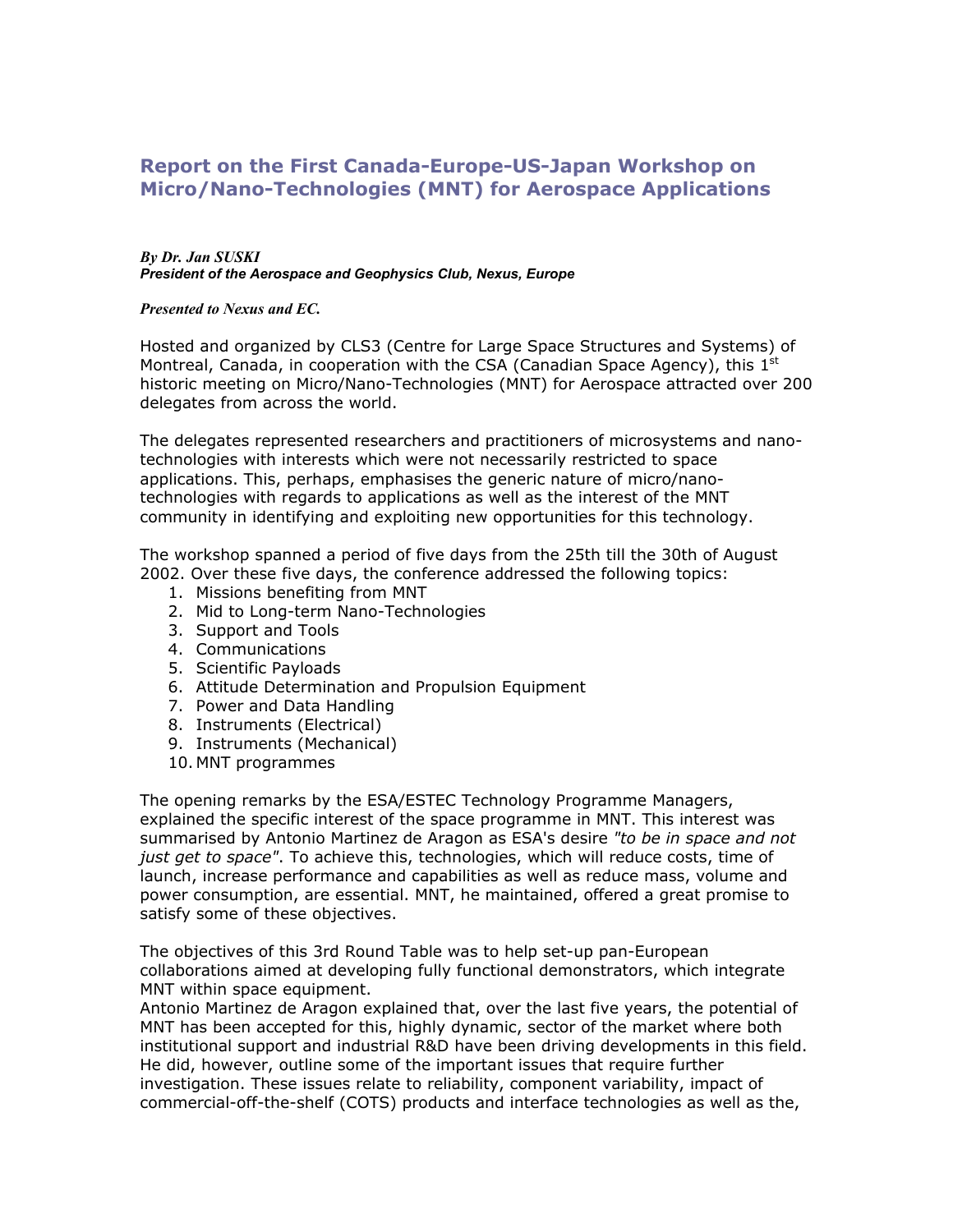current, general lack in understanding of failure mechanisms of MNT-based components.

Presentations made during the sessions attempted to address some of these issues. Further details and information may be found on the ESA/ESTEC Website address: http://www.estec.esa.nl/CONFANNOUN/00c02/index.html.

## **SUMMARY OF SELECTED PRESENTATIONS**

- 11. John Stocky (Thrust Area Manager for Micro/nano Science-craft at NASA) reviewed some of the current activities undertaken by NASA as part of their "Cross Enterprise Technology Development Programme". The goal set by NASA is to reduce the mass (of satellites) by a factor of 10 compared to the 1995 state-of-the-art. This is to be achieved through miniaturisation, improved packaging and thermal performance and by reducing overall power requirements. In this context, The focus on development is, primarily, on Systems-on-a-Chip (SOAC), micro-gyros and accelerometers as well as onchip liquid cooling. Activities on nano-technology, in particular, are directed towards atomic-scale operations and self-assembly of molecular devices.
- 12. Jacque Blamont (CNES) described the concept of "virtual" satellites formed by a network of co-orbiting, small (few 100 gm up to 10-20Kg), satellites, each with a different functionality. Applications include SAR and, possibly, the future basis of a "solar"-system wide area network.
- 13. The development of propulsion systems and micro-thrusters was described by speakers from the University of Munich and CNRS, respectively. The former outlined a modular design approach for low-cost missions. The latter described some of the microsystems including the propellant-filled, singleshot, micro-thrusters. Each of the 100 or 1000 array thrusters has a fuel reservoir, a membrane-covered nozzle and micro-resistive heaters to ignite the fuel.
- 14. Another micro-propulsion system was described by a representative from a European Collaborative study between Matra-Marconi-Space/Astrium, Alenia Aerospazio and Daimler-Chrysler. The cold-gas propulsion system is predicted to achieve a capability of 8m/s (0.02N).
- 15. Arnaud Lecuyot (MMS/Astrium) presented a concept where the tether cables of satellites may, with engineering, provide some functionality such as sensing, positioning and maintenance.
- 16. Stephen Ransom (Astrium) listed the challenges facing aerial vehicles for planetary-surface exploration. Mars, for example, has an atmospheric density 1/100th that of Earth, a temperature that spans -1200°C up to a maximum of -400 $\degree$ C, a non-combustible atmosphere (95% CO<sub>2</sub>) and a windy, gusty and dusty atmosphere. Designs are currently progressing, including the nanohelicopters being developed by NASA.
- 17. The exploitation of the spin electrons phenomena (Spintronics) for the development of high density memory arrays was introduced by J de Boeck (IMEC). Companies such as Honeywell and Motorola are already testing MRAM-based storage devices with the aim of commercialisation by the year 2003. Other applications include sensors, inductive components and magnetic semiconductors.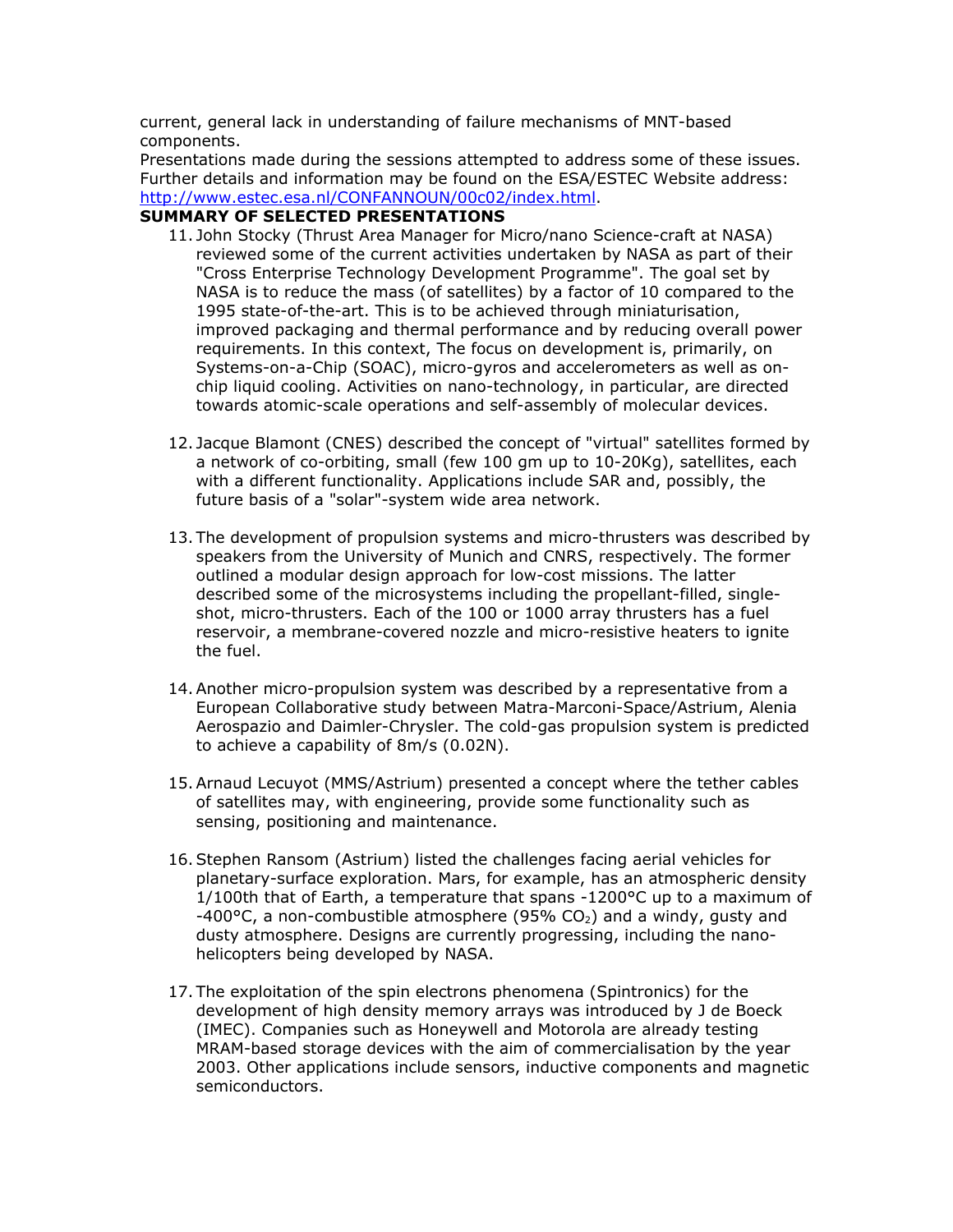- 18. Equally novel was the concept of nano-composites prepared by chemical nano-technology. Gerhard Jonschker (Nanogate) described some of the novel of for processing at the molecular level to develop materials with very specific properties (e.g. hard coatings).
- 19. Patric Salomon (MEMSCAP) introduced the newly formed NEXUS User-Supplier-Club focused on CAD Tools for microsystems design. He also outlined the design tools offered by MEMSCAP.
- 20. The use of Proton beams for direct writing onto substrates was described by Meg Abraham (Oxford University) as a process for the rapid prototyping of micro-components. The beams, with typical energies of 2-3 MeV, were said to be capable of producing high aspect ratio (100:1) 3D microstructures in glass, epoxy resin and PMMA.
- 21. The Dutch company Xensor Integration reported the development of two micro-devices for space applications: an IR detector focal plane array for satellite navigation and a smart instrumentation point with sensors and associated signal processing. Both devices are radiation hard.
- 22. A consortium, headed by Alcatel Space, has devised a new concept of semiconductor chip-stacking. Thinned-down chips (5-10 microns) are stacked onto a passive silicon substrate and interconnected by means of vertical metalised vias.
- 23. Emma Taylor (MMS/Astrium) presented results of a study on the likely effects of space debris on components (such as microsystems) used for spacecraft.
- 24. A perspective on the drive of the mobile communications industry towards the development of microtechnologies and the impact this industry will have on space applications was presented by Dr Huomo from Nokia. In essence, this market's need for RF micro-components such as switches, filters and novel energy sources will push technology in general, thereby, benefiting the space application. The main issue of concern is that of fast-ramping from low to high volume as demanded by the mobile communications industry and whether microsystem developers will be able to satisfy this stringent requirement.
- 25. A Spanish consortium described the use of an optical wireless link for intrasatellite communication. Inter-satellite optical links using micromechanical mirrors were, on the other hand, proposed by representative from VTT, Finland.
- 26. Harrie Tilmans (IMEC) outlined developments of RF microsystems for space telecommunications. These included a description of a single pole double throw switch operating in the 5-6 GHz band. Passive microwave microcomponents (waveguides and resonators) were also described by Tony Ewert from the Angstrom Laboratory in Sweden.
- 27. A number of presentations described various sensors and instruments aimed for space research. An overview by Nico de Rooij (University of Neuchatel), outlined the developments at the university's SAMLAB relating to chemical and physical sensors and actuators. Atomic Force Microscope cantilevers and micro-tips, spectrometers and micro-fabricated field emission arrays were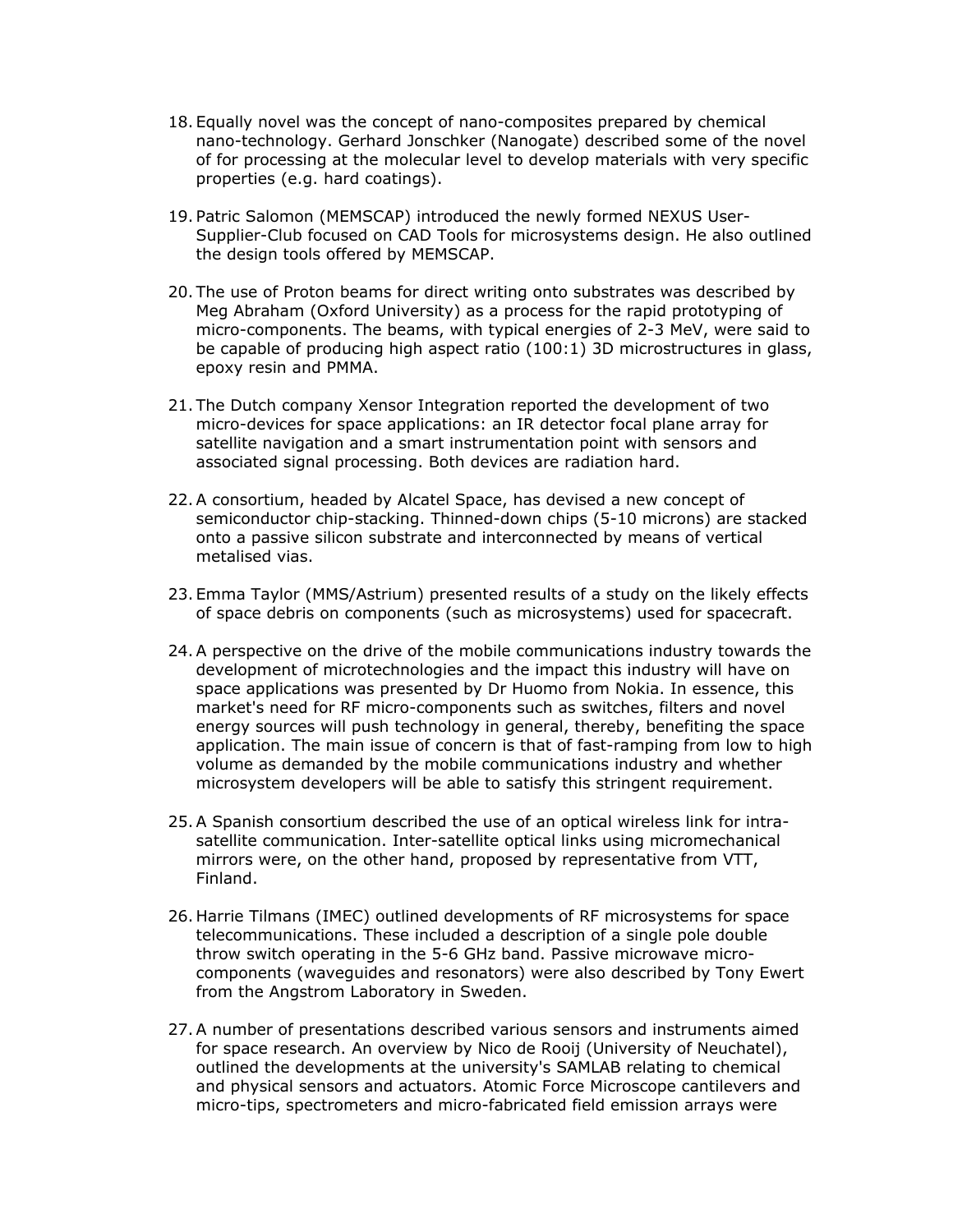also described during the session on Scientific Payloads.

- 28. Markus Melf (Dornier) described an experimental attitude and orbit measurement system comprising an active pixel sensor from IMEC, a magnetic field sensor from IMS-FhG and an angular rate sensor from Bosch. The system is scheduled to form part of the MITA platform planned for a launch in July 2000.
- 29. A UK consortium, headed by Martyn Snelling of MMS/Astrium, described the initial results of a study aimed at developing an attitude sensor comprising a microsystem gyro and star tracker. The results included a comparison between the performance of a number of commercially publicised MST gyros such as Systron Donner's QRS11, Gyrochip, S1RRS01, ENC-03J and Samsung's gyro.
- 30. John Buckley presented the capability at DERA (UK) in the fields of microsystems and nano-technologies. The goal of developing a Micro/nanotechnology Attitude Control System (MACS) by the year 2003 was mentioned.
- 31. A Swedish consortium, primarily from the University of Uppsala, described the design of a "de Laval" type of micro-nozzle (with 11 microns throat dimensions) for propulsion. Thrusts in the range of 0.1 - 10 mN were achieved.
- 32. A number of presentations on energy generation devices and control subsystems formed part of the Power and Data Handling Session. High Temperature Superconducting magnets for energy storage (NASA), millimetre-sized transformers (Institute of Technology, Lausanne) and RF techniques for energy transfer (K U Leuven) are examples of the technologies described.
- 33. The sessions on "Instruments" attracted a large number of presentations describing a variety of approaches for sensing and monitoring in space. IMEC described a CMOS-based 512x512 CCD array sensor with >58 dB SNR. A miniaturised Fabry-Perot interferometer for monitoring  $CO<sub>2</sub>$ ,  $C<sub>2</sub>H<sub>4</sub>$  and H<sub>2</sub>O was presented by VTT (Finland). A micro-TAS (Total Analysis System) was described by 3T BV (Holland) and miniaturised pressure sensors with built-in actuators were described by Robert Puers (K U Leuven).
- 34. The final session of the RoundTable meeting was dedicated to a review of national programmes on microtechnologies. Tekes in Finland has initiated a new programme (PRESTO) aimed at promoting MEMS and micro/precision fabrication and assembly. The programme, which started in 1999, is both product and business oriented. Thomas Sommer outlined the European IST programme and the MST initiatives within this programme. S Manhart presented the initial results from the NEXUS Aerospace and Geophysics User-Supplier-Club. His focus was on the technology Roadmaps produced by this group. Martyn Snelling (MMS/Astrium) outlined the main aims of the UK's Aerospace MST Applications Partnership initiative, which include stimulating the development and application of MST through partnerships between academia, research and industry. Finally, Lars Stenmark (Angstrom